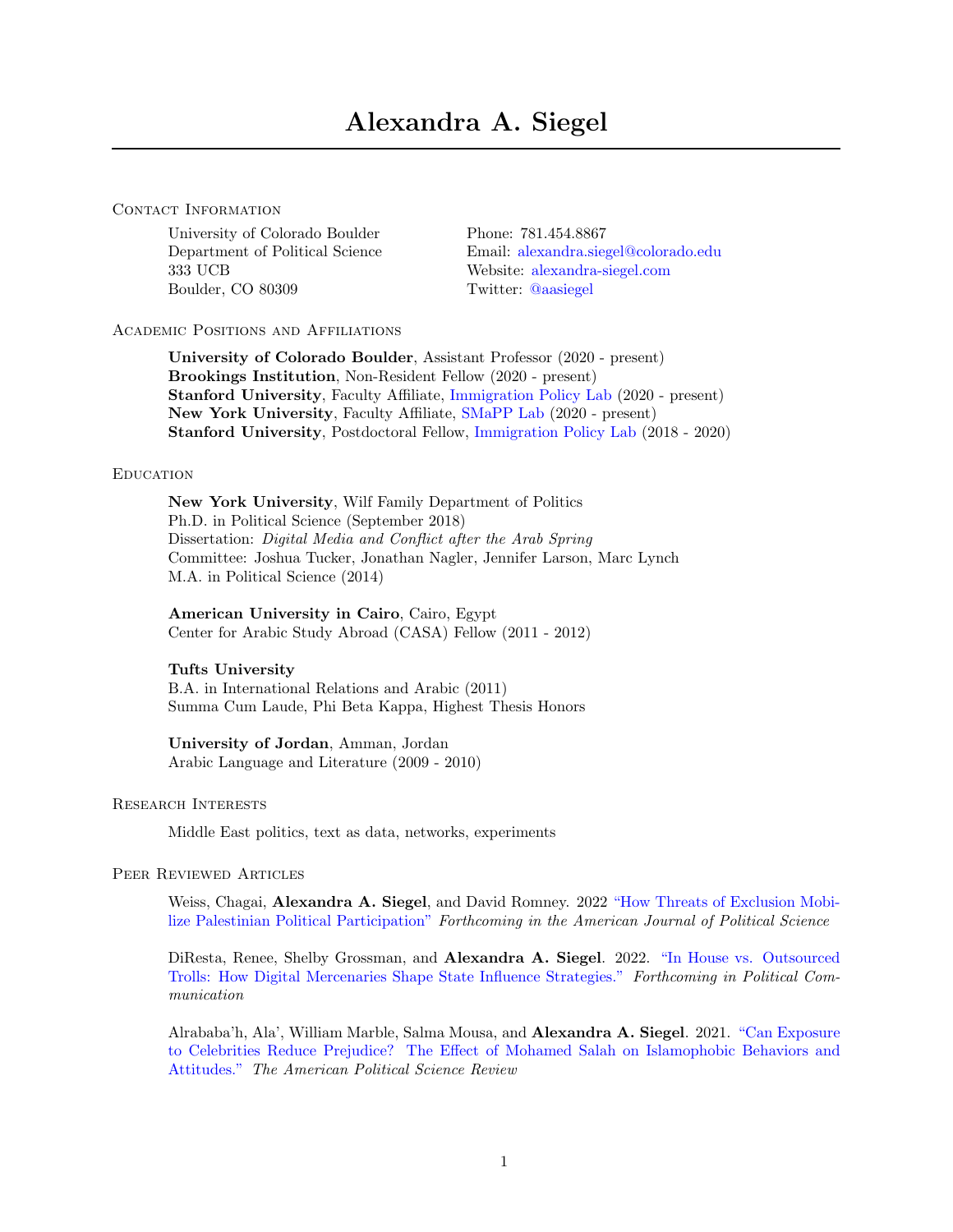Siegel, Alexandra A., Joshua A. Tucker, Jonathan Nagler, and Richard A. Bonneau. 2021. ["Tweeting Beyond Tahrir: Ideological Diversity and Political Tolerance in Egyptian Twitter Net](https://www.cambridge.org/core/journals/world-politics/article/abs/tweeting-beyond-tahrir/986731C1270CF743645A0D4A2B330C3F)[works.](https://www.cambridge.org/core/journals/world-politics/article/abs/tweeting-beyond-tahrir/986731C1270CF743645A0D4A2B330C3F)" World Politics

Barrie, Christopher, and Siegel, Alexandra A.. 2021. ["Kingdom of Trolls? Influence Operations]( https://doi.org/10.51685/jqd.2021.012) [in the Saudi Twittersphere."]( https://doi.org/10.51685/jqd.2021.012) Journal of Quantitative Description: Digital Media

Siegel, Alexandra A., Evgenni Nikitin, Joshua A. Tucker, Joanna Sterling, Bethany Pullen, Jonathan Nagler, and Richard A. Bonneau. 2021.["Trumping Hate on Twitter: Online Hate Speech](https://www.nowpublishers.com/article/Details/QJPS-19045) [and White Nationalist Rhetoric in the 2016 Election Campaign and its Aftermath.](https://www.nowpublishers.com/article/Details/QJPS-19045)" The Quarterly Journal of Political Science.

Pan, Jennifer and Alexandra A. Siegel. 2020. ["How Saudi Crackdowns Fail to Silence Online](https://alexandra-siegel.com/wp-content/uploads/2019/08/Siegel_JMP.pdf) [Dissent.](https://alexandra-siegel.com/wp-content/uploads/2019/08/Siegel_JMP.pdf)" The American Political Science Review.

Siegel, Alexandra A. and Vivienne Badaan. 2020. ["#No2Sectarianism: An Experimental Ap](https://alexandra-siegel.com/wp-content/uploads/2019/05/Sectarianism_Experiment_RR_Website.pdf)[proach to Reducing Sectarian Hate Speech and Prejudice Online and in the Field.](https://alexandra-siegel.com/wp-content/uploads/2019/05/Sectarianism_Experiment_RR_Website.pdf)" The American Political Science Review.

Siegel, Alexandra A. and Joshua A. Tucker. 2018. ["The Islamic State's Information Warfare:](https://www.jbe-platform.com/content/journals/10.1075/jlp.17005.sie) [Measuring the Success of ISIS' Online Strategy.](https://www.jbe-platform.com/content/journals/10.1075/jlp.17005.sie)" Journal of Language and Politics.

Book Chapters

Siegel, Alexandra A. 2020. ["New Media and Islamist Mobilization in Egypt.](https://www.oxfordhandbooks.com/view/10.1093/oxfordhb/9780190931056.001.0001/oxfordhb-9780190931056-e-29)" In Oxford Handbook of Politics in Muslim Societies, edited by Melani Cammett and Pauline Jones. New York: Oxford University Press. (Forthcoming 2021).

Siegel, Alexandra A. 2020. ["Online Hate Speech.](https://www.cambridge.org/core/books/social-media-and-democracy/E79E2BBF03C18C3A56A5CC393698F117)" In Social Media and Democracy: The State of the Field, edited by Joshua A. Tucker and Nate Persily. New York: Cambridge University Press.

Siegel, Alexandra A. 2018. ["Twitter Wars: Sunni-Shia Conflict and Cooperation in the Digital](https://www.hurstpublishers.com/book/beyond-sunni-shia/) [Age.](https://www.hurstpublishers.com/book/beyond-sunni-shia/)" In Beyond Sunni and Shia: The Roots of Sectarianism in a Changing Middle East, edited by Frederic Wehrey, 157-180. New York: Oxford University Press.

OTHER PUBLICATIONS

Siegel, Alexandra A. 2021.["Official Foreign Influence Operations: International Broadcasters in](https://alexandra-siegel.com/wp-content/uploads/2019/08/Siegel_APSA_MENA_Newsletter.pdf) [the Arab Online Sphere."](https://alexandra-siegel.com/wp-content/uploads/2019/08/Siegel_APSA_MENA_Newsletter.pdf) Project on Middle East Political Science Briefing.

Siegel, Alexandra A. 2019.["Using Social Media Data to Study Arab Politics.](https://pomeps.org/official-foreign-influence-operations-international-broadcasters-in-the-arab-online-sphere)" APSA MENA Politics, Newsletter of the MENA Politics Section of APSA.

Siegel, Alexandra A. 2018. ["Producers of Disinformation.](https://hewlett.org/library/social-media-political-polarization-political-disinformation-review-scientific-literature/)" In Social Media, Political Polarization, and Political Disinformation: A Review of the Scientific Literature, edited by Joshua A. Tucker. Hewlett Foundation.

Siegel, Alexandra A., 2017. ["Viral Pulpits: Clerics and the Sectarianization of the Gulf Online](https://pomeps.org/viral-pulpits-clerics-and-the-sectarianization-of-the-gulf-online-sphere) [Sphere.](https://pomeps.org/viral-pulpits-clerics-and-the-sectarianization-of-the-gulf-online-sphere)" Project on Middle East Political Science Briefing.

### Honors, Grants, and Awards

| Schmidt Futures Seed Grant (\$10,000)    | 2021 |
|------------------------------------------|------|
| Political Analysis Reviewer of the Month | 2021 |
| CU Boulder Graduate Student Mentor Award | 2021 |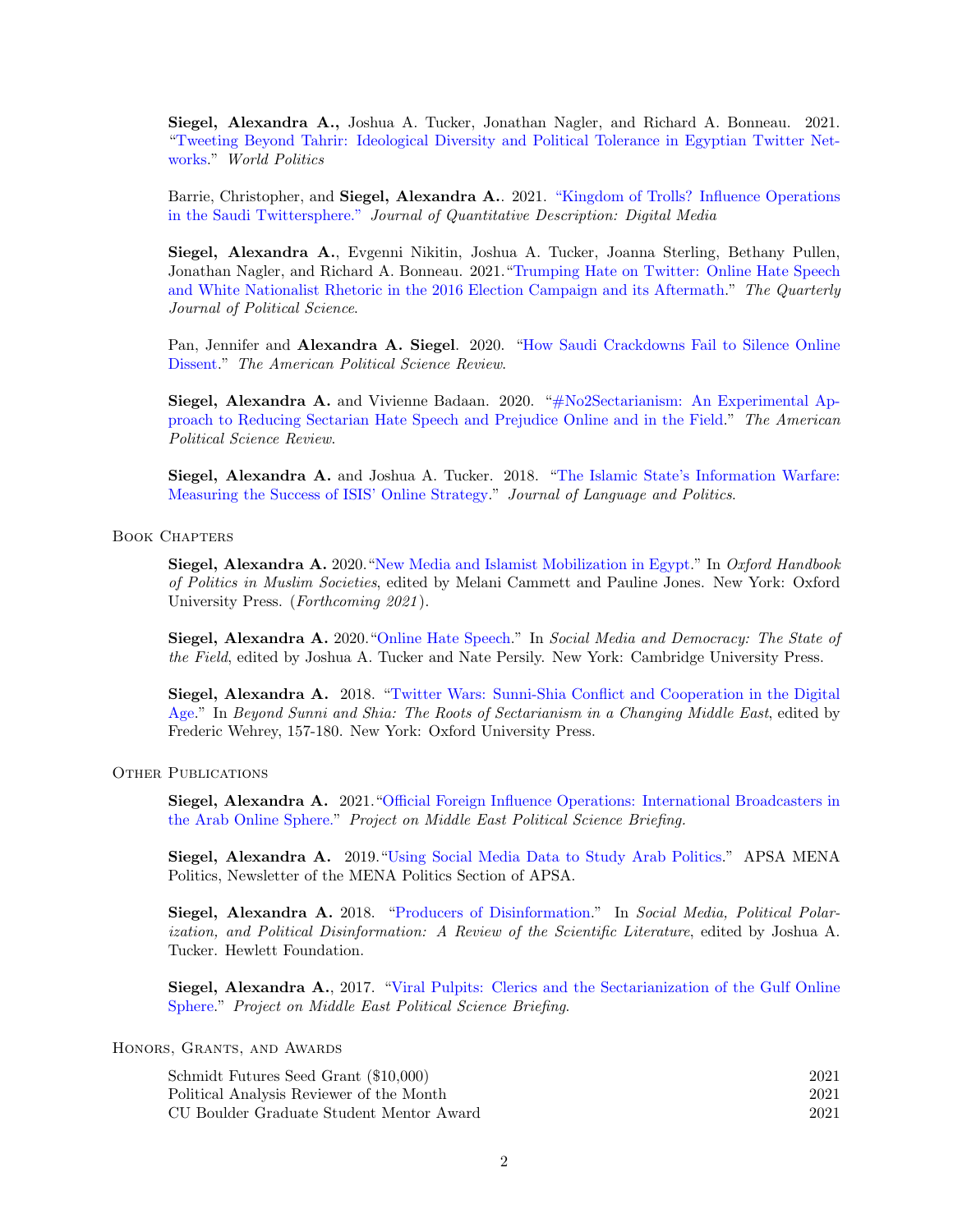| International Strategy Fellow Schmidt Futures                                | 2021          |
|------------------------------------------------------------------------------|---------------|
| Henry Frank Guggenheim Foundation with Yael Zeira (\$39,825)                 | 2020          |
| Center to Advance Research and Teaching in the Social Sciences Faculty Award | 2020          |
| Four Freedoms Fund Grant for Immigration Sentiment Tracker (\$75,000)        | 2019          |
| Niehaus Center Postdoctoral Fellowship, Princeton University (Declined)      | 2018          |
| CSDP Postdoctoral Fellowship, Princeton University (Declined)                | 2018          |
| Dean's Dissertation Fellowship, New York University (\$27,526)               | 2018          |
| Class Representative, Doctoral Convocation, New York University              | 2018          |
| NSF Doctoral Dissertation Research Improvement Grant (\$23,618)              | 2017          |
| Henry M. MacCracken Fellowship, New York University                          | $2013 - 2018$ |
| Summer Research Assistantship, New York University                           | $2014 - 2018$ |
| Dean's Student Travel Grant, New York University                             | 2017, 2018    |
| Center for Social and Political Behavior Travel Grant, New York University   | 2017          |
| Distinguished Achievement Award in IR, Tufts University                      | 2011          |
| Class of 1942 Prize for Academic Excellence, Tufts University                | 2011          |
| Sigma Iota Rho International Relations Honor Society, Tufts University       | 2011          |
| Tisch College Civic Honor Society, Tufts University                          | 2011          |
| Deans List, Tufts University                                                 | $2007 - 2011$ |

#### Invited Talks and Workshops

2022 (scheduled): Online Influence Operations (Brookings Institute); Online Hate Speech (Northumbria University); Hostility in the Digital Age (Harvard Medical School); Behavioural Political Economy Workshop (London School of Economics); Comparative Politics Annual Conference (WashU); Comparative Politics Seminar (University of Pennsylvania); Comparative Politics Colloquium (University of Washington); Institutions and Political Inequality Colloquium (WZB); Comparative Politics Seminar (BYU).

2021: Online Extremism Workshop (Konrad-Adenauer-Stiftung Iraq/Syria Office); Comparative Politics Colloquium (London School of Economics); Institute for Behavioral Sciences Methods Workshop (CU Boulder); International Strategy Forum; Information Operations (UCSD); AALIMS (Yale); Methods Colloquium (OSU); Comaprative Politics Colloquium (Trinity Dublin); International Methods Colloquium; Montreal Methods Colloquium, Comparative Politics Colloquium (UW-Madison); CSMAP (NYU); Facebook Computational Social Science Colloquium; APSA MENA Methods Virtual Workshops; POMEPS (Stanford).

2020: Countering Influence Operations (Carnegie Endowment for International Peace/ESOC); Social Media and Democracy Symposium (Stanford); Empirical Studies of Conflict (Princeton); AALIMS (Yale); University of Aarhus (Denmark); Institute of Pratical Ethics (UCSD); Comparative Workshop (American University); Methods Lab (WashU); Political Economy Seminar (Hertie School); CSMaP Seminar (NYU).

2019: Data Science and Political Violence (Colombia); POMEPS (GW); Digital Platforms and Democracy (U Chicago); Political and Social Change in Muslim Societies (University of Michigan).

2018: Collective Behavior and Systemic Risk (Princeton); Center for Middle East Studies (Harvard); BUILD Hackathon (WashU).

2015-2017: Carnegie Endowment for International Peace; Annenberg School for Communication (UPenn); United Nations; United States Institute for Peace.

#### CONFERENCE PRESENTATIONS

American Political Science Association Annual Conference 2016, 2017, 2018, 2019, 2020, 2021 Middle East Studies Association 2020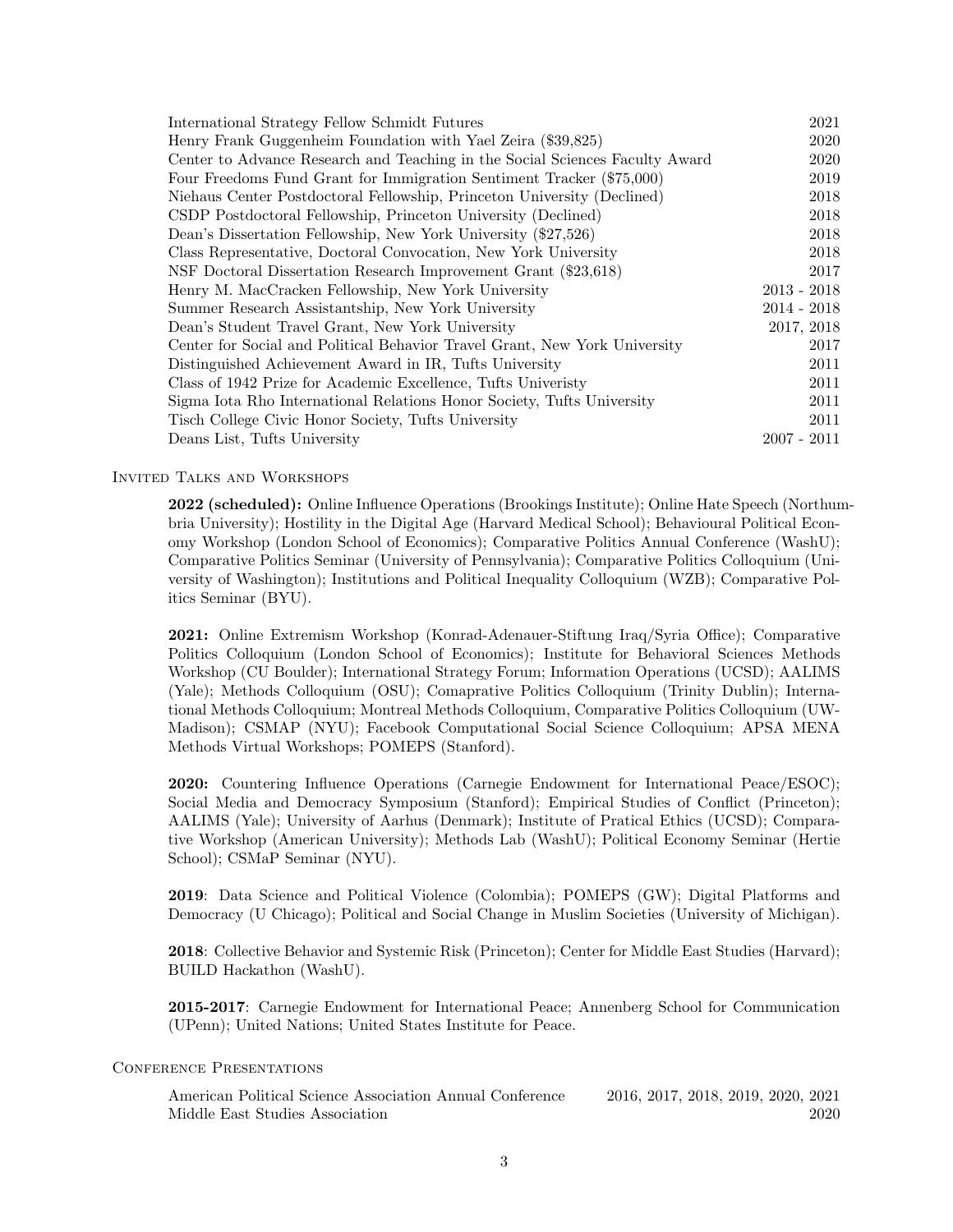| Midwest Political Science Association Annual Conference         | 2015, 2016, 2017, 2018, 2019, 2021 |  |                                    |            |
|-----------------------------------------------------------------|------------------------------------|--|------------------------------------|------------|
| Project on Middle East Political Science Annual Conference      |                                    |  | 2018, 2019, 2021                   |            |
| International Society of Political Psychology Annual Conference |                                    |  |                                    | 2018       |
| European Political Science Association Annual Conference        |                                    |  |                                    | 2017, 2018 |
| SMaPP Global Biannual Conference                                |                                    |  | 2015, 2016, 2017, 2018, 2020, 2021 |            |
| Text as Data                                                    |                                    |  |                                    | 2017, 2019 |
| Moore-Sloan Data Science Symposium                              |                                    |  |                                    | 2016, 2017 |

#### SELECTED POLICY PUBLICATIONS

Siegel, Alexandra A. and Chris Tenove, 2017. ["Here's what ordinary Arabs think about the](https://www.washingtonpost.com/news/monkey-cage/wp/2016/09/19/heres-what-ordinary-arabs-think-about-the-syrian-refugee-crisis/?utm_term=.839540498391) [Syrian refugee crisis.](https://www.washingtonpost.com/news/monkey-cage/wp/2016/09/19/heres-what-ordinary-arabs-think-about-the-syrian-refugee-crisis/?utm_term=.839540498391)" Monkey Cage Blog, The Washington Post.

Siegel, Alexandra A., ["Does Twitter bridge the Sunni-Shiite divide or make it worse?"](https://www.washingtonpost.com/news/monkey-cage/wp/2016/01/07/does-twitter-bridge-the-sunni-shiite-divide-or-make-it-worse/?utm_term=.19589bbf84fb) Monkey Cage Blog, The Washington Post 2016.

Siegel, Alexandra A., 2016. ["Sectarian Twitter Wars: Sunni-Shia Conflict and Cooperation in](https://carnegieendowment.org/files/CP_262_Siegel_Sectarian_Twitter_Wars_.pdf) [the Digital Age.](https://carnegieendowment.org/files/CP_262_Siegel_Sectarian_Twitter_Wars_.pdf)" Carnegie Endowment for International Peace.

Siegel, Alexandra A., 2016. ["Egyptian elections on Twitter, far more interesting than Egyptian](https://www.washingtonpost.com/news/monkey-cage/wp/2015/12/04/egyptian-election-twitter-far-more-interesting-than-egyptian-elections/?utm_term=.64afbec7cbe0) [elections.](https://www.washingtonpost.com/news/monkey-cage/wp/2015/12/04/egyptian-election-twitter-far-more-interesting-than-egyptian-elections/?utm_term=.64afbec7cbe0)" Monkey Cage Blog, The Washington Post.

Siegel, Alexandra A., 2015.["Here's what we can learn from how Twitter responded to Paris.](https://www.washingtonpost.com/news/monkey-cage/wp/2015/11/16/heres-what-we-can-learn-from-how-twitter-responded-to-paris/?utm_term=.099b3b58ffbe)" Monkey Cage Blog, The Washington Post.

#### **TEACHING**

| University of Colorado Boulder                        |                |
|-------------------------------------------------------|----------------|
| $\bullet$ Text as Data (Graduate)                     | 2021           |
| • Authoritarianism in the Digital Age (Undergraduate) | $2021 \& 2022$ |
| • Quantitative Research Methods (Undergraduate)       | $2020 \& 2022$ |
| New York University                                   |                |
| • Comparative Politics (TA for Joshua Tucker)         | 2016           |
| Tufts University Experimental College                 |                |
| • Arab Media and Popular Culture                      | 2011           |

#### PROFESSIONAL SERVICE

Political Science Reviewer: The American Political Science Review, The American Journal of Political Science, Journal of Politics, Political Analysis, Political Science Research and Methods, The British Journal of Political Science, Journal of Experimental Political Science, Politics and Religion, International Interactions, International Affairs, Middle East Law and Governance.

Communications Reviewer: Political Communication, Social Media and Society, Journal of Language and Politics, International Journal of Press and Politics, Journal of Information Technology & Politics, International Journal of Communication.

General Interest Reviewer: PNAS, Nature Human Behavior, ICWSM, Journal of Quantitative Description, Social Networks, SAGE Open.